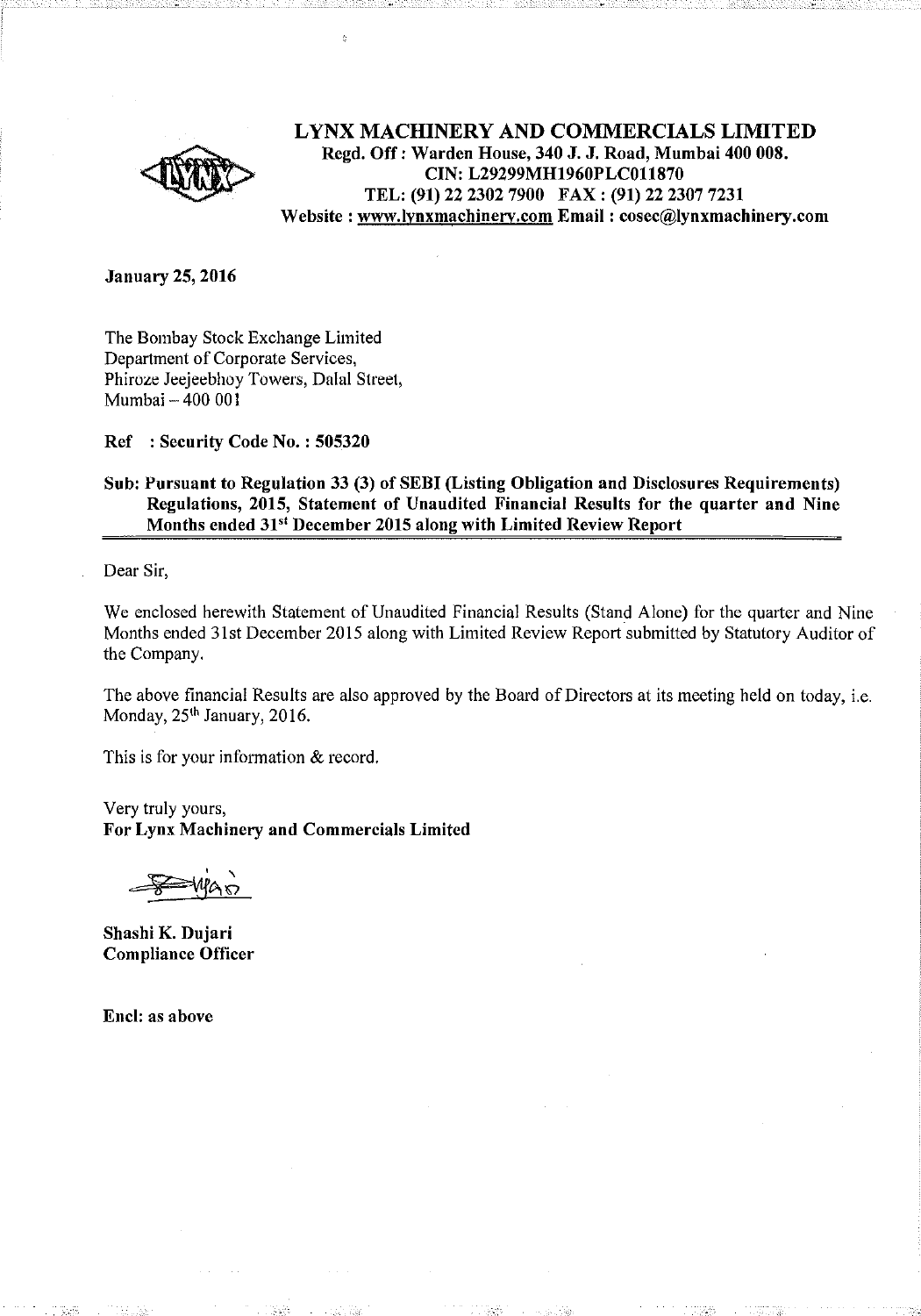# LYNX MACHINERY AND COMMERCIALS LIMITED

#### REGD OFFICE : WARDEN HOUSE, 340 J.J.ROAD BYCULLA, MUMBAI - 400 008 CIN: L29299MH1960PLC011870 TEL: (91) (22) 2302 7900 FAX (91) (22) 2307 7231 Website : www.lynxmachlnery.com, Email : cosec@lynxmachinery.com

#### CO. CODE : 505320

### UNAUDITED FINANCIAL RESULTS FOR THE QUARTER ENDED 31ST DECEMBER, 2015

|                 |                                                   |                         |                         |                           |                         |                         | (FIGURES IN THOUSANDS)    |
|-----------------|---------------------------------------------------|-------------------------|-------------------------|---------------------------|-------------------------|-------------------------|---------------------------|
| Sr.             |                                                   | <b>Three</b>            | Previous                | Corres                    | <b>Year to Date</b>     | <b>Year to Date</b>     | <b>Accounting</b>         |
| No.             | <b>Particulars</b>                                | Months                  | 3 Months                | <b>Ponding Three</b>      | Figure for              | <b>Figure for</b>       | Year                      |
|                 |                                                   | Ended                   | Ended                   | <b>Months ended</b>       | <b>Current Period</b>   | <b>Previous Period</b>  | Ended                     |
|                 |                                                   | 31.12.2015              | 30.09.2015              | 31.12.2014                | Ended                   | Ended                   |                           |
|                 |                                                   |                         |                         |                           | 31.12.2015              | 31.12.2014              | 31.03.2015                |
|                 |                                                   | (Unaudited) (Unaudited) |                         | (Unaudited)               | (Unaudited)             | (Unaudited)             | (Audited)                 |
| 1               | Net Income from Sales/services                    | 0                       | 0                       | 0                         | 0                       | 0                       | 0                         |
| $\mathbf{2}$    | Cost of Sales/services                            |                         |                         |                           |                         |                         |                           |
|                 | a) Increase/Decrease in Stock in Trade            | 0                       | 0                       | 0                         | 0                       | 0                       | 0                         |
|                 | and work in progress                              |                         |                         |                           |                         |                         |                           |
|                 | b) Consumption of Raw Materials                   | 0                       | 0                       | 0                         | 0                       | 0                       | 0                         |
|                 | c) Purchase of traded goods                       | 0                       | 0                       | $\Omega$                  | $\Omega$                | 0                       | 0                         |
|                 | d) Other Expenditure                              | 907                     | 1207                    | 1153                      | 2957                    | 3424                    | 3706                      |
| 3               | Gross Profit (1 - 2)                              | $-907$                  | $-1207$                 | $-1153$                   | $-2957$                 | $-3424$                 | $-3706$                   |
| 4               | General Administrative Expenses                   | 349                     | 292                     | 292                       | 1099                    | 927                     | 1264                      |
| 5               | Selling and Distribution Expenses                 | 0                       | 0                       | $\overline{\mathfrak{o}}$ | 0                       | 0                       | $\overline{\mathfrak{o}}$ |
| 6               | Depreciation                                      | 255                     | 255                     | 220                       | 765                     | 659                     | 1276                      |
| 7               | <b>Operating Profit before Interest</b>           | $-1511$                 | $-1754$                 | $-1665$                   | $-4821$                 | $-5010$                 | $-6246$                   |
|                 | $(3) - (4+5+6)$                                   |                         |                         |                           |                         |                         |                           |
| 8               | Interest                                          | $\overline{75}$         | 56                      | $\overline{9}$            | 179                     | 41                      | 65                        |
| $\overline{9}$  | <b>Exceptional Items</b>                          | 0                       | $\overline{\mathbf{o}}$ | $\overline{0}$            | $\overline{\mathbf{o}}$ | $\overline{\mathbf{o}}$ | $\overline{0}$            |
| 10 <sup>7</sup> | Operating Profit after interest and               | $-1586$                 | $-1810$                 | $-1674$                   | $-5000$                 | $-5051$                 | $-6311$                   |
|                 | Exceptional Items (7 - 8 - 9)                     |                         |                         |                           |                         |                         |                           |
| 11              | Other Income                                      | 331                     | 331                     | 340                       | 991                     | 985                     | 1463                      |
| 12              | Profit(+)/Loss(-) from ordinary Activities        |                         |                         |                           |                         |                         |                           |
|                 | before Tax $(7+8)$                                | $-1255$                 | $-1479$                 | $-1334$                   | -4009                   | -4066                   | -4848                     |
|                 | 13 Tax Expenses                                   | 0                       | 0                       | $\Omega$                  | 0                       | 0                       | $-129$                    |
|                 | 14   Net Profit(+)/Loss(-) from ordinary          |                         |                         |                           |                         |                         |                           |
|                 | Activities after Tax (9 - 10)                     | $-1255$                 | $-1479$                 | $-1334$                   | -4009                   | -4066                   | -4719                     |
|                 | 15 Extraordinary Item (Net of Tax Expenses)       | 0                       | 0                       | $\Omega$                  | 0                       | 0                       | 0                         |
|                 | 16   Net Profit(+)/Loss(-) for the period (14-15) | $-1255$                 | $-1479$                 | $-1334$                   | $-4009$                 | -4066                   | $-4719$                   |
| 17              | Paid-Up Equity Share Capital                      | 6000                    | 6000                    | 6000                      | 6000                    | 6000                    | 6000                      |
|                 | (Face Value Rs.10/- Per Share)                    |                         |                         |                           |                         |                         |                           |
|                 | 18 Reserve excluding revaluation                  |                         |                         |                           |                         |                         |                           |
|                 | reserves (as per Balance Sheet)                   |                         |                         |                           |                         |                         |                           |
|                 | of Previous Accounting Year                       | 0                       | 0                       | 0                         | 0                       | 0                       | 19986                     |
|                 | 19 Earning Per Share (EPS)                        |                         |                         |                           |                         |                         |                           |
| a)              | Basic & Diluted EPS before Extraordinary          | (2.09)                  | (2.47)                  | (2.22)                    | (6.68)                  | (6.78)                  | (7.86)                    |
|                 | Items for the period, for the year to date and    |                         |                         |                           |                         |                         |                           |
|                 | for the previous Year (not annualised)            |                         |                         |                           |                         |                         |                           |
| b).             | Basic & Diluted EPS after Extraordinary           | (2.09)                  | (2.47)                  | (2.22)                    | (6.68)                  | (6.78)                  | (7.86)                    |
|                 | Items for the period, for the year to date and    |                         |                         |                           |                         |                         |                           |
|                 | for the previous Year (not annualised)            |                         |                         |                           |                         |                         |                           |

Note : 1) The Above results have been approved by the Board of Directors at its meeting held on 25.01.2016 at Mumbai.

: 2) Previous periods figures have been regroupedfrearranged wherever necessary.

; 3) This Is a single segment company in accordance with the AS~17 (Segment Reporting)

issued by the ICAI. Hence the question of disclosure of segment information does not arise.

: 4) Deferred Taxes as per AS-22 if any will be ascertained after Audit while finalising the accounts.

: 5) Employess Cost- 1,099 upto 31.12.15 being more than 10% of total Expenditure.

: 6) Retainership Fees 540 upto 31.12.15 being more than 10% of total Expenditure.

: 7) One complaints received during the quarter ended 31.12.2015 and same was resolved during the quarter.

PLACE : MUMBAI

ON BEHALF OF BOARD OF DIRECTORS FOR LYNX MACHINERY AND COMMERCIALS LTD.

DATE : 25.01.2016 .\_, ·- PA MAN BH JAJODIA DIRECTOR